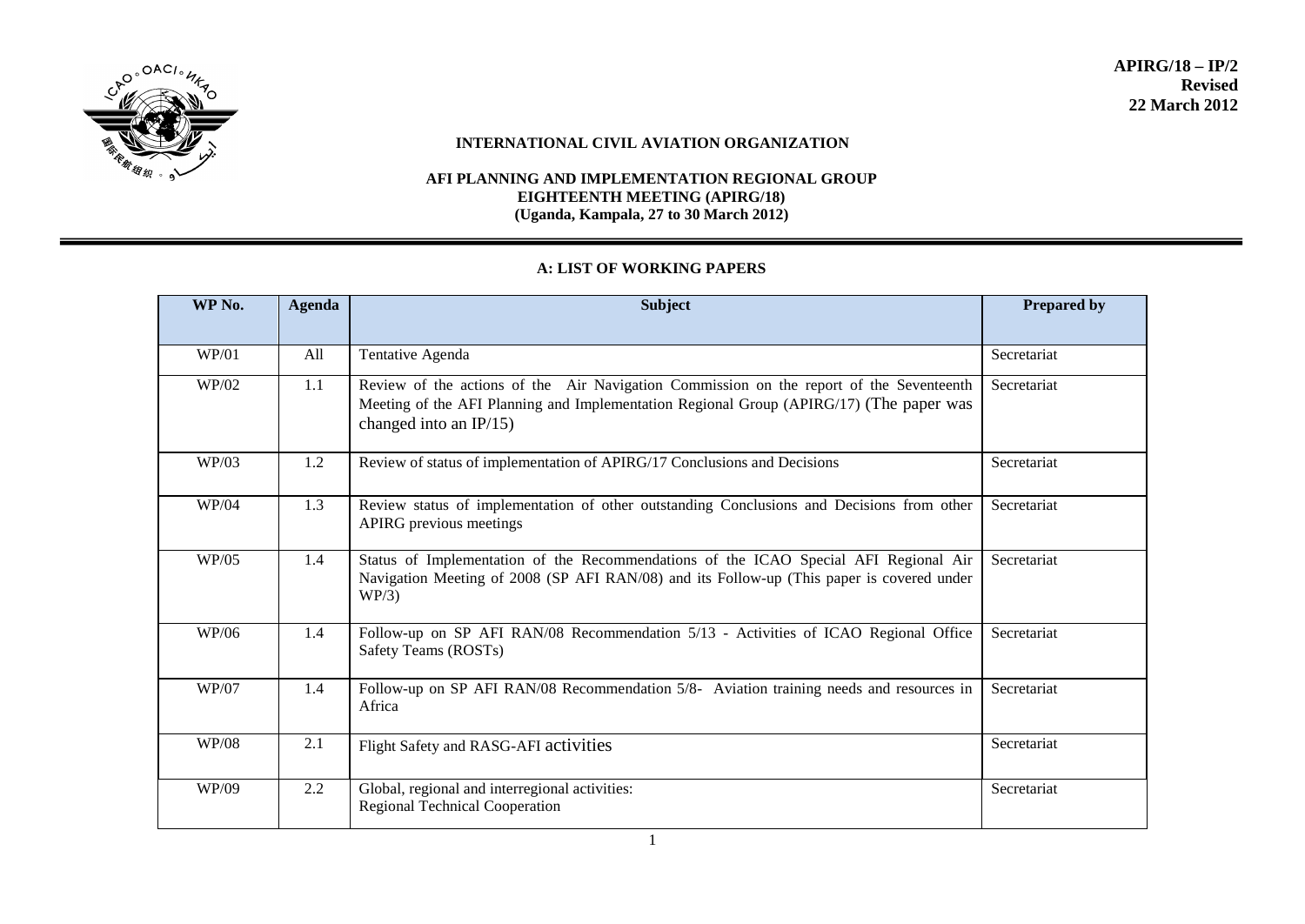| WP No. | <b>Agenda</b>    | <b>Subject</b>                                                                                              | <b>Prepared by</b> |
|--------|------------------|-------------------------------------------------------------------------------------------------------------|--------------------|
| WP/10  | $\mathfrak{Z}$   | AFI FPP (Flight Procedures Programme)                                                                       | Secretariat        |
| WP/11  | 3.0              | Global, Regional and National Performance Framework - Metrics                                               | Secretariat        |
| WP/12  | $\overline{3.1}$ | Aerodrome Operations (AOP):<br>Review of the Report of AOP/9 Meeting                                        | Secretariat        |
| WP/13  | 3.2              | Air Traffic Management (ATM) and Search and Rescue (SAR):<br>Review of the Report of ATS/AIM/SAR/12 Meeting | Secretariat        |
| WP/14  | 3.3              | Air Traffic Management (ATM) and Search and Rescue (SAR):<br>AFI Regional Monitoring Agency (ARMA)          | <b>AFI RMA</b>     |
| WP/15A | 3.4              | Communications, Navigation and Surveillance (CNS):<br><b>Communications Systems</b>                         | Secretariat        |
| WP/15B | 3.4              | Communications, Navigation and Surveillance (CNS):<br><b>Communications - Aeronautical VSAT Networks</b>    | Secretariat        |
| WP/15C | 3.4              | Communications, Navigation and Surveillance (CNS) :<br>Navigation Systems                                   | Secretariat        |
| WP/15D | 3.4              | Communications, Navigation and Surveillance (CNS)<br>Surveillance Systems                                   | Secretariat        |
| WP/16  | 3.4              | Cost Benefit Analysis for SBAS implementation in the AFI Region                                             | Secretariat        |
| WP/17  | 3.5              | Aeronautical Information Management (AIM):<br>Review of the Report of ATS/AIM/SAR/12 Meeting                | Secretariat        |
| WP/18  | 3.6              | Aeronautical Meteorology (MET):<br>Review of the Report of MET/SG/10 Meeting                                | Secretariat        |
| WP/19  | 3.7              | ICAO Fuel Saving Evaluation Tool (IFSET)                                                                    | Secretariat        |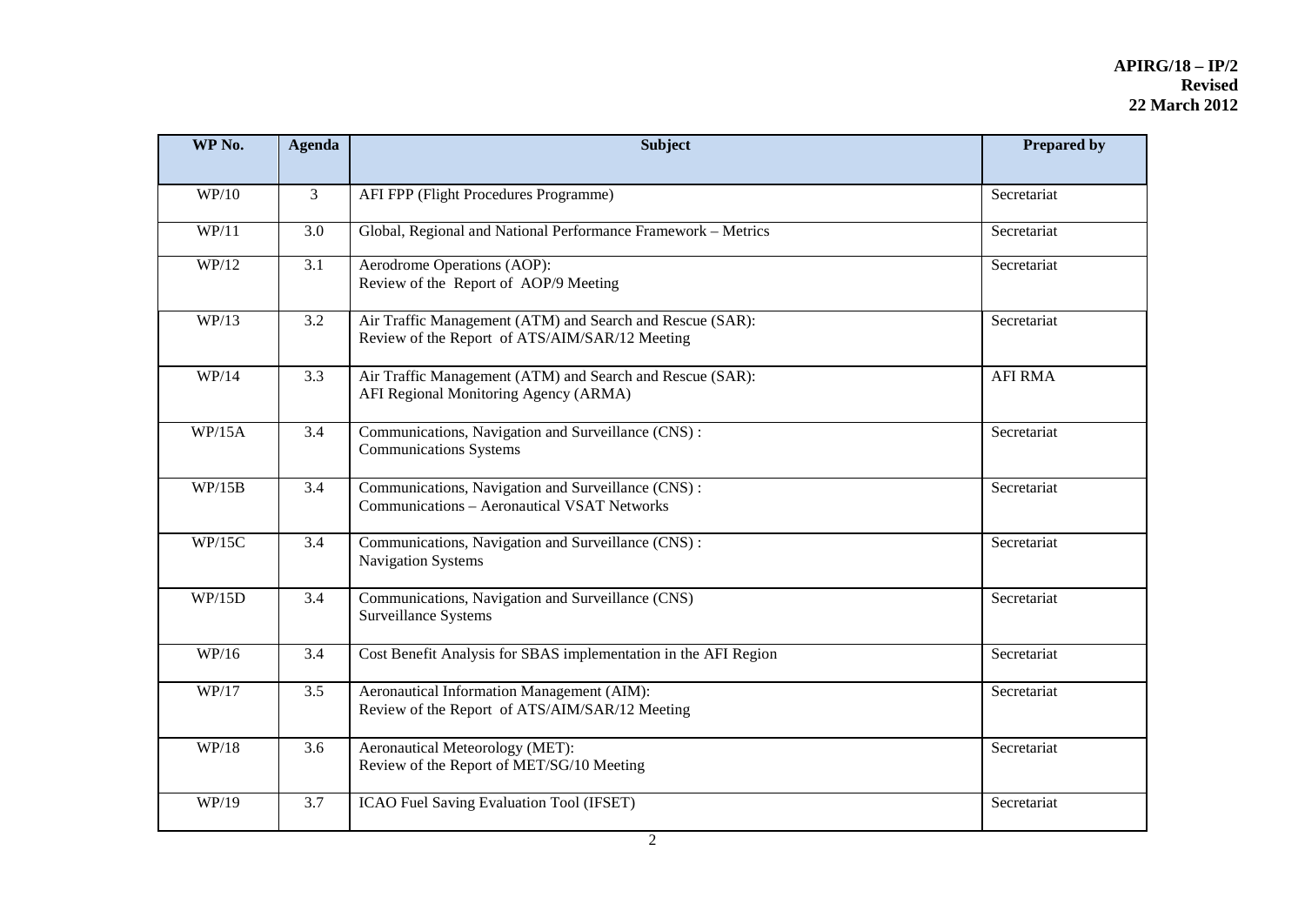| WP No. | <b>Agenda</b>  | <b>Subject</b>                                                                                                                                                            | <b>Prepared by</b> |
|--------|----------------|---------------------------------------------------------------------------------------------------------------------------------------------------------------------------|--------------------|
| WP/20  | 3.7            | Single Sky Concept: Implementation of the Cotonou Declaration by AFI Air Navigation Service<br>Providers                                                                  | <b>AFI ANSPs</b>   |
| WP/21  | 4.1            | Implementation of the AFI Regional Database<br>Addressing Regional Air Navigation Deficiencies- Transition from Five Regional Databases into a<br><b>Central Database</b> | Secretariat        |
| WP/22  | 4.1            | Review and Update of the List of Deficiencies in the Air Navigation Fields - AOP                                                                                          | Secretariat        |
| WP/23  | 4.1            | Review and Update of the List of Deficiencies in the Air Navigation Fields - ATM/SAR                                                                                      | Secretariat        |
| WP/24  | 4.1            | Review and Update of the List of Deficiencies in the Air Navigation Fields – CNS                                                                                          | Secretariat        |
| WP/25  | 4.1            | Review and Update of the List of Deficiencies in the Air Navigation Fields - AIM                                                                                          | Secretariat        |
| WP/26  | 4.1            | Review and Update of the List of Deficiencies in the Air Navigation Fields – MET                                                                                          | Secretariat        |
| WP/27  | 4.1            | Deficiencies in the Air Navigation Fields                                                                                                                                 | <b>IATA</b>        |
| WP/28  | 4.1            | Deficiencies in the Air Navigation Fields                                                                                                                                 | <b>IFALPA</b>      |
| WP/29  | 4.2            | Report on AFI Tactical Action Group (TAG) activities                                                                                                                      | Secretariat        |
| WP/30  | 4.3            | Strategies to remove identified deficiencies                                                                                                                              | Secretariat        |
| WP/31  | 5 <sup>5</sup> | Future Work Programme of APIRG                                                                                                                                            | Secretariat        |
| WP/32  | 3.6            | Aeronautical Meteorology (MET):<br><b>Quality Management System</b>                                                                                                       | South Africa       |
| WP/33  | 3              | Other Air Navigation Matters:<br>States Action Plans on CO <sub>2</sub> Emissions Reduction Activities                                                                    | Secretariat        |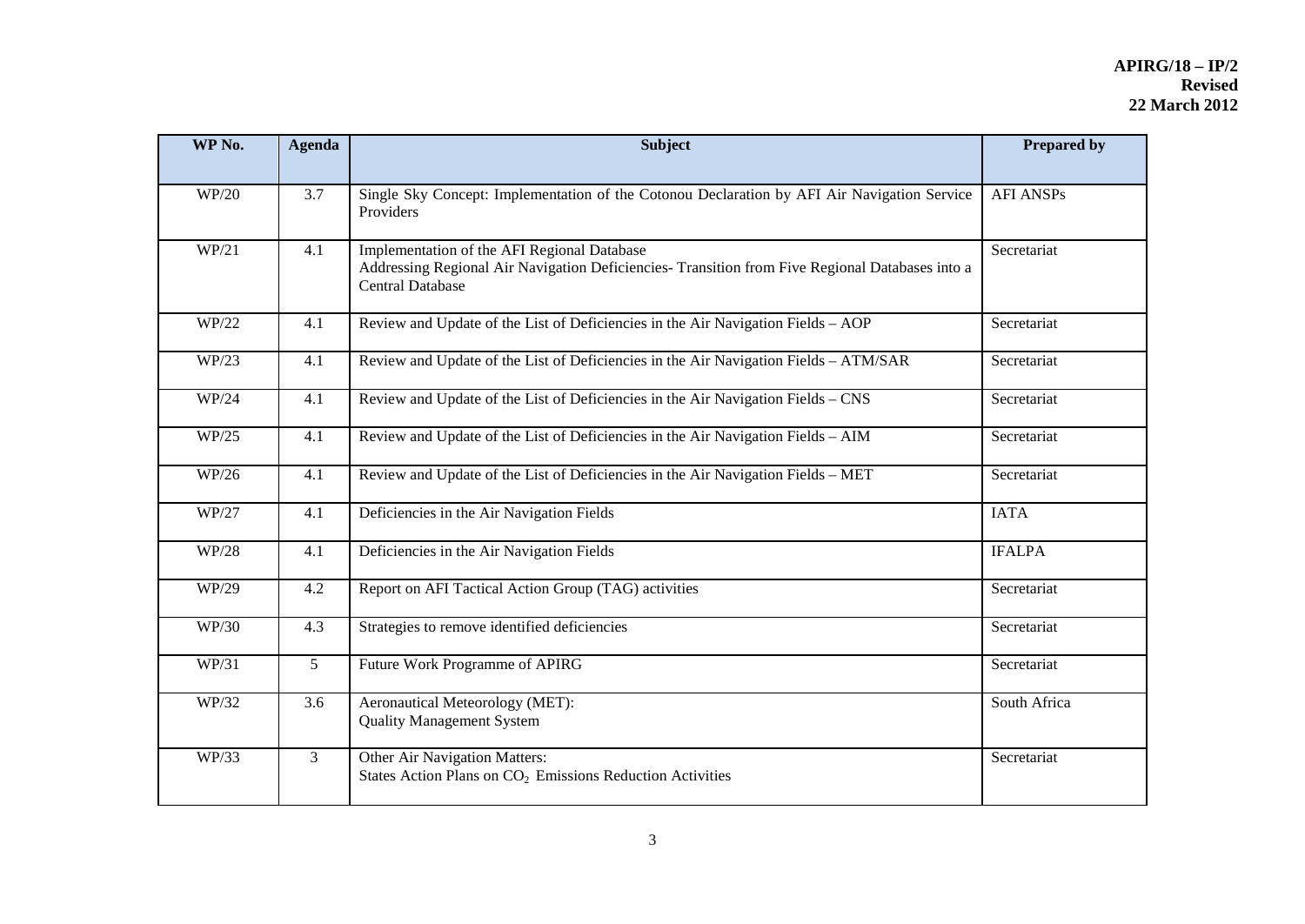| WP No. | <b>Agenda</b> | <b>Subject</b>                                                                                                                                                                  | <b>Prepared by</b> |
|--------|---------------|---------------------------------------------------------------------------------------------------------------------------------------------------------------------------------|--------------------|
|        |               |                                                                                                                                                                                 |                    |
| WP/34  | 3.6           | Aeronautical Meteorology (MET):<br>Safe Skies for Africa training initiative in aeronautical meteorology                                                                        | Secretariat        |
| WP/35  | 4.3           | Regional air navigation deficiencies:<br>A proposed strategy to remove identified deficiencies                                                                                  | <b>IATA</b>        |
| WP/36  | 1.2           | Challenges facing Certification of Aerodromes in the AFI Region                                                                                                                 | <b>KENYA</b>       |
| WP/37  | 3.2           | Air Traffic management and Search and Rescue (ATM/SAR):<br>PBN Implementation in AFI - En Route                                                                                 | <b>IATA</b>        |
| WP/38  | 3.2           | Air Traffic management and Search and Rescue (ATM/SAR):<br>PBN Implementation in AFI - TMA                                                                                      | <b>IATA</b>        |
| WP/39  | 3.1           | <b>Aerodrome Operations Planning:</b><br>Ramp safety & Bird/Wildlife hazard concern in AFI                                                                                      | <b>IATA</b>        |
| WP/40  | 1.2           | Review status of implementation of APIRG/17 Conclusions & Decisions:<br>IATA update on implementation of APIRG/17 Conclusions & Decisions                                       | <b>IATA</b>        |
| WP/41  | 1.2           | Review status of implementation of APIRG/17 Conclusions & Decisions:<br>IATA update on implementation of APIRG outstanding conclusions $\&$ decisions from previous<br>meetings | <b>IATA</b>        |
| WP/42  | 3.4           | SBAS system for the CAR/SAM Regions                                                                                                                                             | Secretariat        |
| WP/43  | 3.2           | Air Traffic management and Search and Rescue (ATM/SAR):<br>Implementation of Random Routing Airspace in the Indian Ocean and Arabian Sea                                        | <b>IATA</b>        |
| WP/44  | 4.1           | IATA - Awaiting French version                                                                                                                                                  | <b>IATA</b>        |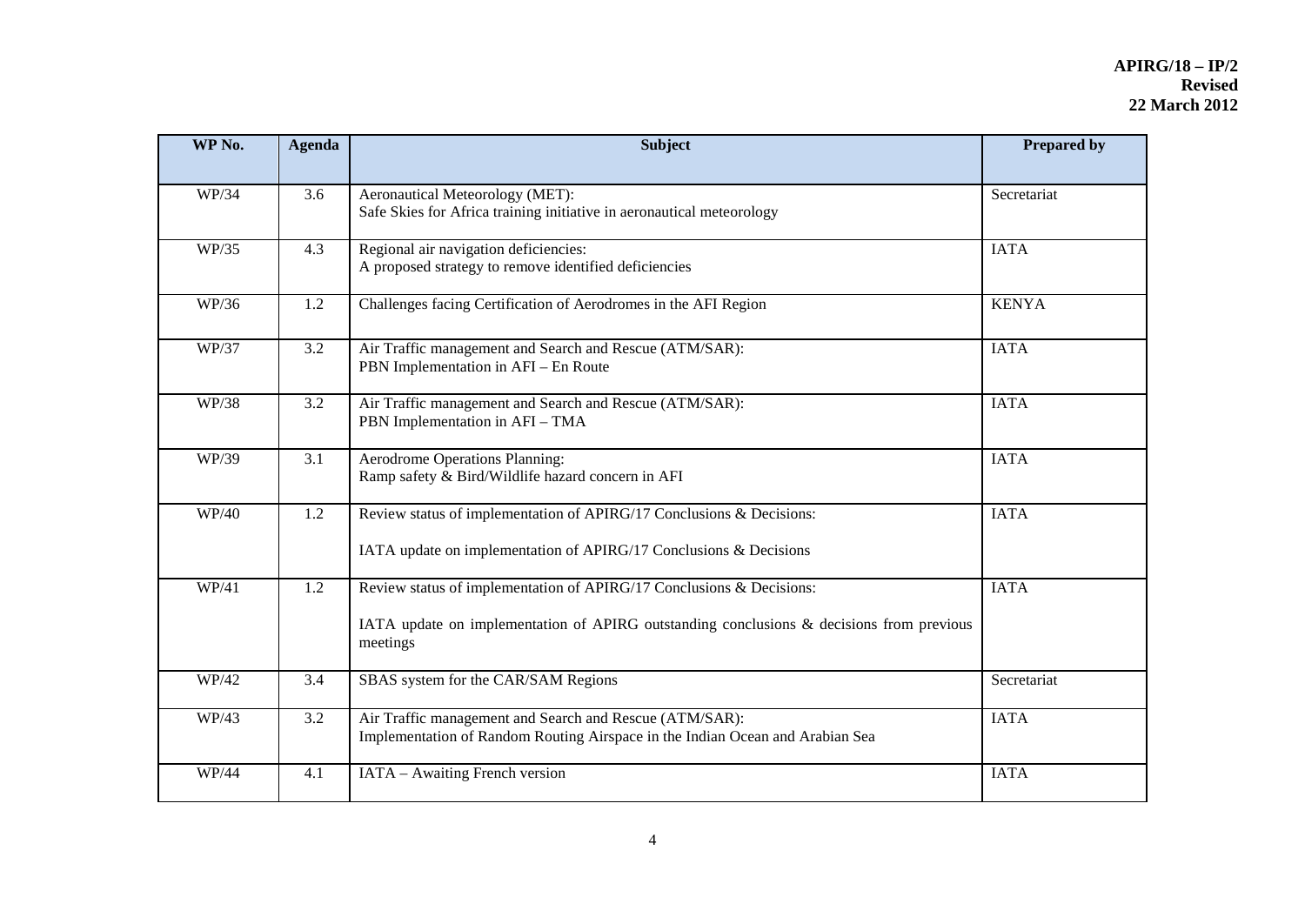#### **B: LIST OF INFORMATION PAPERS**

| IP No. | <b>Agenda</b>  | <b>Subject</b>                                                                                                                                                                                              | <b>Prepared by</b> |
|--------|----------------|-------------------------------------------------------------------------------------------------------------------------------------------------------------------------------------------------------------|--------------------|
|        |                |                                                                                                                                                                                                             |                    |
| IP/01  | All            | <b>Information Bulletin</b>                                                                                                                                                                                 | Secretariat        |
| IP/02  | All            | List of working and information papers                                                                                                                                                                      | Secretariat        |
| IP/03  | 3.7            | Activities of the SAT Informal Group for the improvement of air traffic services over the South<br>Atlantic                                                                                                 | Secretariat        |
| IP/04  | 3.5            | <b>AIM Global Developments</b>                                                                                                                                                                              | Secretariat        |
| IP/05  | 3              | AFI Regional Air Navigation Planning and implementation issues:<br><b>Missing Flights Plans</b>                                                                                                             | South Africa       |
| IP/6   | 3              | Review of the Outline and Objective for Revised GANP                                                                                                                                                        | Secretariat        |
| IP/7   | 3              | Regional Performance Framework - Transition to eANPs                                                                                                                                                        | Secretariat        |
| IP/08  | $\overline{2}$ | Review of the proposed revisions to the GASP                                                                                                                                                                | Secretariat        |
| IP/9   | 3.4            | Communications, Navigation and Surveillance                                                                                                                                                                 | <b>IATA</b>        |
| IP/10  | 4.1            | Review and update of the list of deficiencies in the Air Navigation Fields Implementation of the<br>AFI Regional Database and transition to a Central Database:<br><b>Centralized Aeronautical Database</b> | South Africa       |
| IP/11  | 3.4            | <b>AFI VSAT:</b><br>Roadmap for Pan-African CNS/ATM Infrastructure and Services Implementation                                                                                                              | <b>SITA</b>        |
| IP/12  | 2.2            | Global, regional and interregional activities:<br>Co-operation in Regional SAR Services - SADC                                                                                                              | South Africa       |